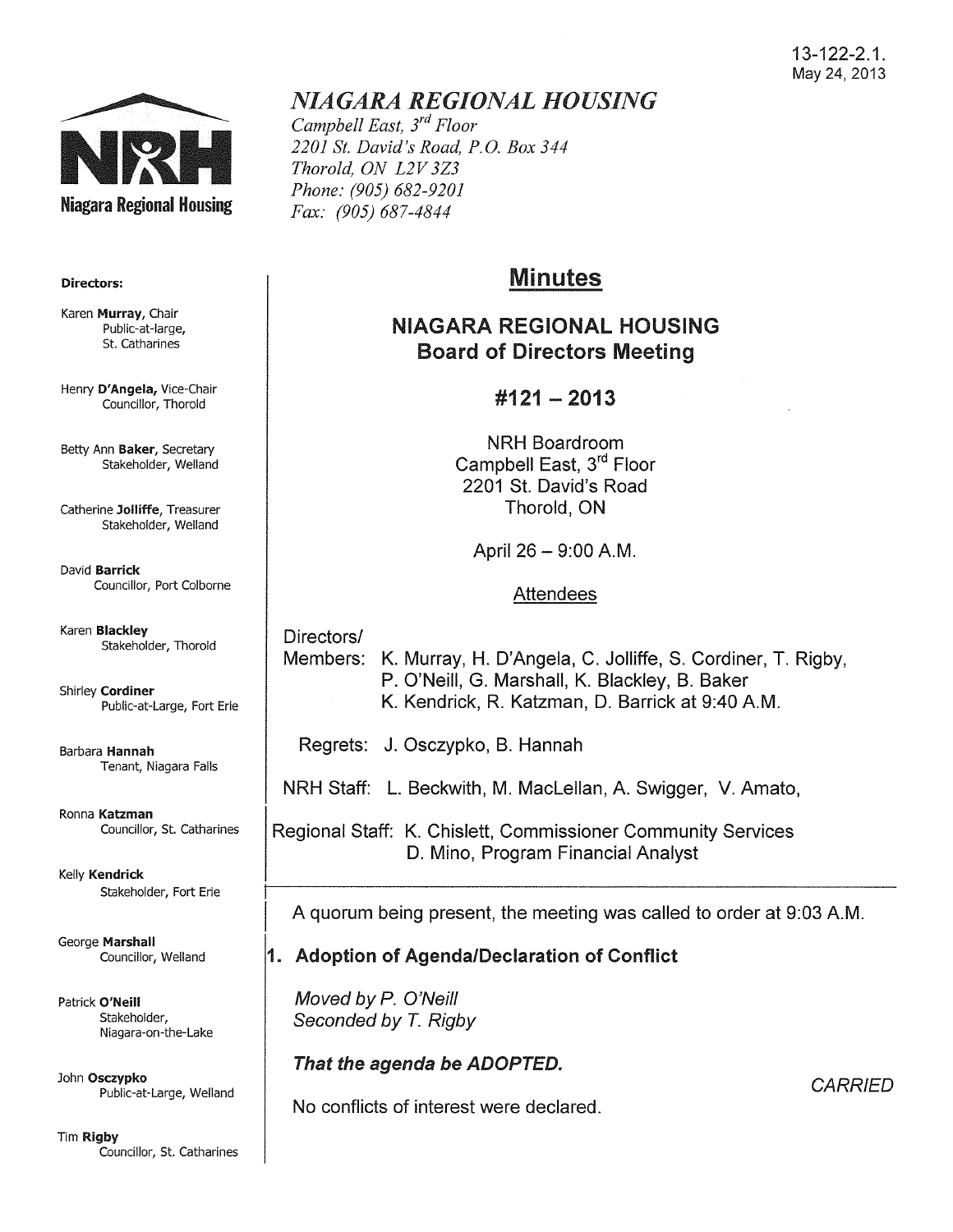#### 2. Approval of Minutes

2.1. Minutes of the March 27,2013 General Members Meeting

Moved by S. Cordiner Seconded by K. Blackley

#### That the minutes of the March 27, 2013 General Members meeting be ADOPTED.

**CARRIED** 

2.2. Minutes of the March 27, 2013 Regular Meeting

Add degrees after 360 in item 3.6.

Moved by S. Cordiner Seconded by *T.* Rigby

#### That the minutes of the March 27, 2013 Regular meeting be ADOPTED, as amended.

**CARRIED** 

#### Business Arising

2.3. NRH 10<sup>th</sup> Anniversary Ads

W. Thompson discuss with Niagara Region Communications:

- Newspaper article best method
- Requesting ad sponsors deemed inappropriate
- Expand planned circulation of  $10^{th}$  Anniversary Report

Staff will send to municipal offices and contact smaller papers in the region that are often looking for stories.

Moved by P. O'Neill Seconded by *H.* D'Angela

#### That the NRH Board RECEIVES the verbal report regarding distribution of the NRH 10-Year Anniversary report and ads.

**CARRIED** 

2.4. Committee/Advisory Group Terms and Renewals- Report 13-121-2.4.

Moved by T. Rigby Seconded by S. Cordiner

#### That the NRH Board APPROVES:

1. committee and advisory group terms be 4 years with the exception of the Executive committee which is elected annually;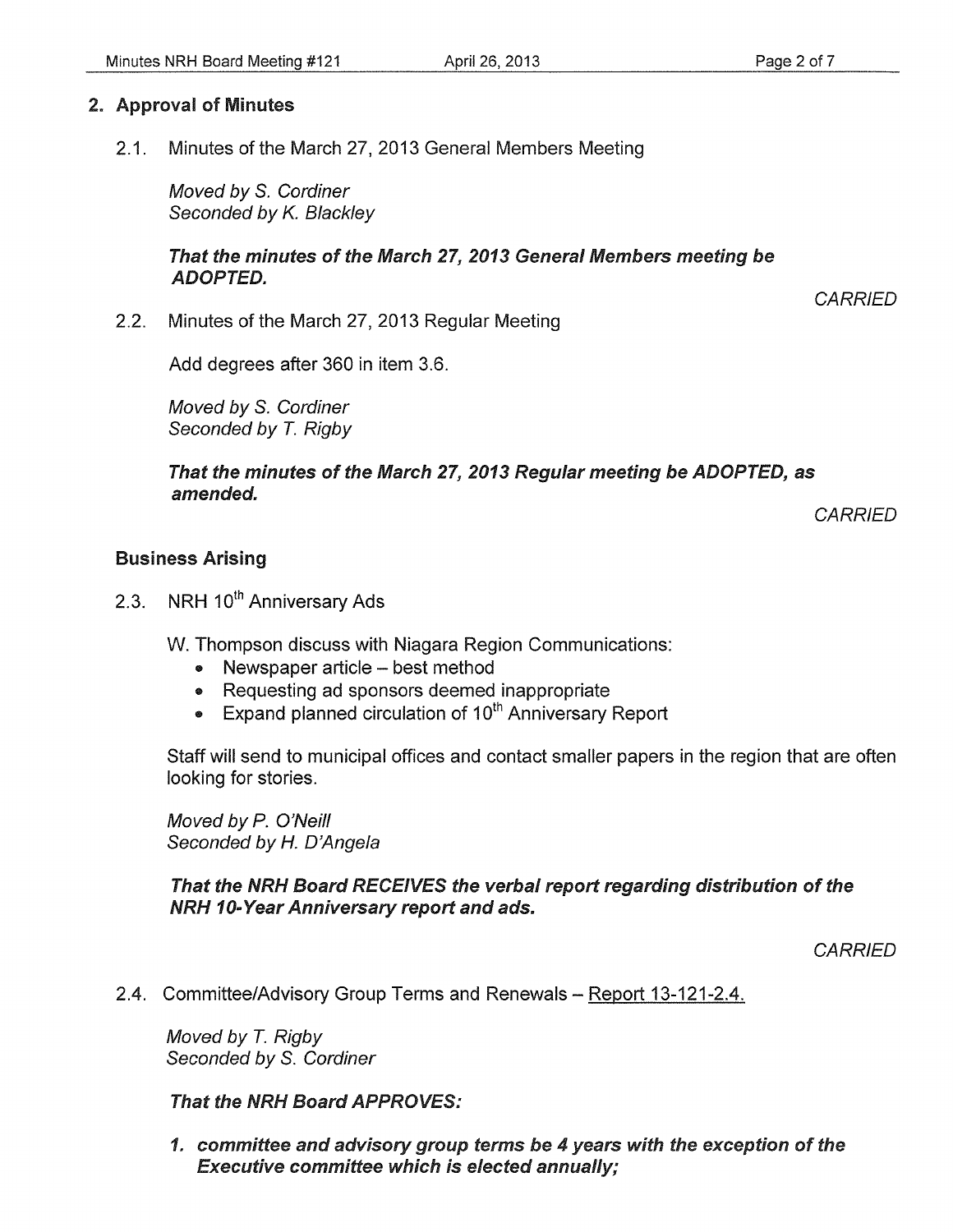- 2. there be no limit on the number of terms served; continuing membership based on annual attendance at meetings of 60% minimum.
- 3. a new category of operational committees be introduced;
- 4. quorum be defined as 50% plus 1 or a specified quorum for particular committees with small membership;
- 5. that the current Executive members continue in an advisory capacity to the new Executive until their retirement in September; and,
- 6. Item #11- Committee Terms of Reference be removed from the Action List

**CARRIED** 

#### 3. New Business

3.1.  $1^{st}$  Quarter Report to Council – Jan. 1 to Mar. 31, 2013- Report 13-121-3.1.

Moved by R. Katzman Seconded by P. O'Neill

#### That Niagara Regional Housing Quarterly Report be APPROVED and FORWARDED to the Public Health and Social Services Committee and subsequently to Regional and Municipal Councils for information.

**CARRIED** 

There has been a 22% decrease in move-outs; people are staying longer. The chart in item 3.2.1. indicates the number of households that were housed during the month of March.

Directors agreed that Community Partnerships should only be listed once a year.

3.2. 1<sup>st</sup> Quarter Report on Operations - Jan. 1 to Mar. 31, 2013– Report 13-121-3.2.

Moved by K. Blackley Seconded by *T.* Rigby

#### That the NRH Board of Directors APPROVES the Operational Reports and Report on Variances as at March 31, 2013.

**CARRIED** 

#### 3.3. Rent Supplement Program - Report 13-121-3.3.

A copy of the slide show presentation was distributed. Staff explained that:

- Under a rent supplement program, a tenant's rent with a private landlord is subsidized up to the market rent
- Several landlords in the program are converting their units to condominiums and no longer participate in the program
- Units are getting older; some landlords who want to participate in the program are rejected because their buildings are in such a poor state of repair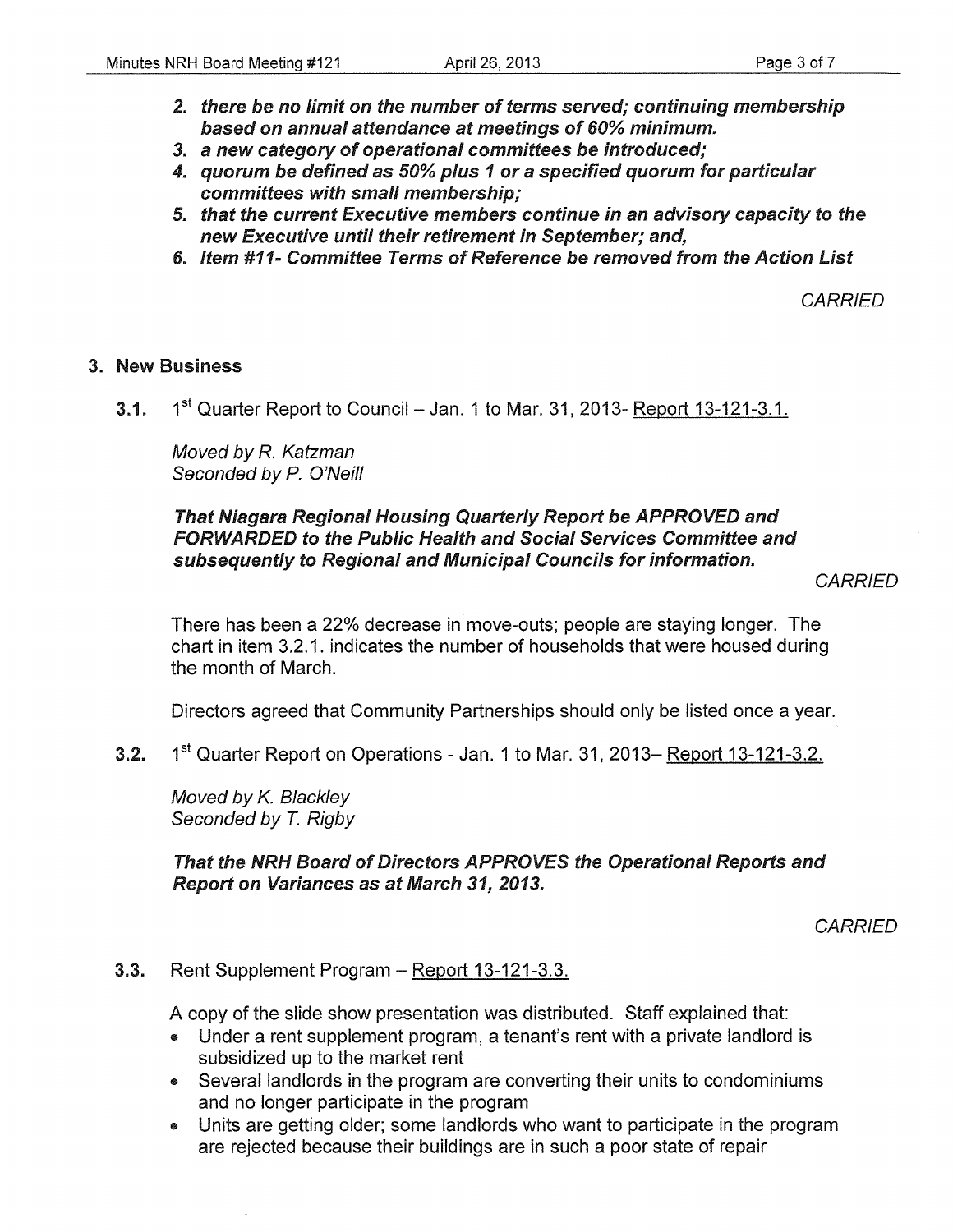- The increased vacancy rate in Niagara is misleading; households at the upper end of the rental market are moving into homeownership, but it doesn't help those who are looking for affordable rents.
- Households in the 16 to 54 age group have the longest wait.
- Government development funding programs have been targeted at seniors excluding the 16 to 54 age group
- The number of tenants needing supports is increasing and private landlords do not have the capacity to support or monitor
- Some landlords impose additional charges on tenants without advising NRH
- Reliance on NRH staff to resolve problems is very time consuming as staff must work through the landlord to get results, rather than dealing directly with the issue.
- D. Barrick joined the meeting.

Moved by *H.* D'Angela Seconded by R. Katzman

- 1. That the NRH Board RECEIVES this report for information; and,
- 2. That a copy of this report be provided to Public Health and Social Services Committee for information purposes.

**CARRIED** 

3.4. QT-13-15- Bathroom Upgrade- Report 13-121-3.4

Tender Awards Committee Limitations chart was distributed and reviewed.

Moved by T. Rigby Seconded by P. O'Neill

#### That the NRH Board APPROVES:

- 1. AWARD of QT-13-15- Bathroom Upgrade; and,
- 2. REVISION to the Tender Award Committee terms of reference

**CARRIED** 

T. Rigby, G. Marshall and R. Katzman volunteered to co-chair the Tender Awards **Committee** 

3.5. 2012 Write-Off of Former Tenant Arrears- Report 13-121-3.5.

Moved by D. Barrick Seconded by B. Baker

That the Niagara Regional Housing Board of Directors APPROVES the 2012 writeoff of \$128, 183.89, pursuant to the write-off policy for: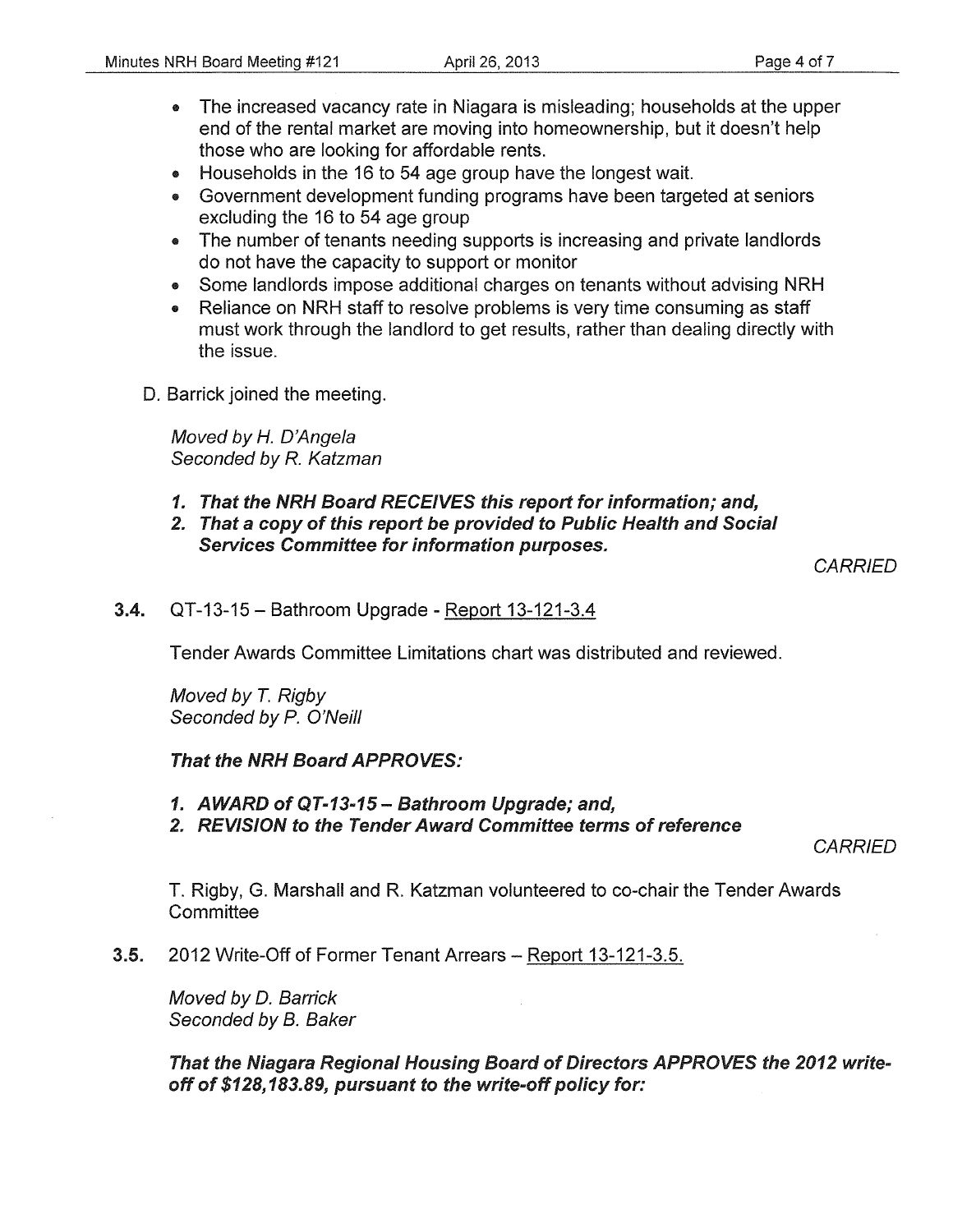*1. \$116, 115.31* for those former tenant accounts which have been at collection for more than *2* years and have had no activity since December *31st, 2010:* and, *2. \$12,068.58* annual write-offs (deported, deceased and bankrupt).

**CARRIED** 

#### **3.6.** Fitch Street – Update

Slide show of proposed design rendering of completed building interior and exterior was presented.

- To date, \$2.3 M has been spent on Fitch
- All 50 Geothermal wells are complete
- Trenching between units will take another two weeks
- Originally three "green walls" were to greet people as they entered the building; however, that has now been reduced to one "green wall".
- Closing of the parking lot till the end of June is causing the biggest inconvenience for tenants; parking is available across the street at plaza.
- Neighborhood is fully aware of what going on and support the project.
- Completion of work is expected in December and occupancy anticipated for January 2014.

Moved by *H.* D'Angela Seconded by B. Baker

#### That the NRH Board of Directors RECEIVES the verbal update on Fitch St. for information.

**CARRIED** 

#### 4. General Manager's Report

#### 4.1. Financial Statements as at March 31, 2013- Report 13-121-4.1.

March Financial statements were distributed. Staff advised that the format had changed. Page 2 under Indirect Allocations- Operations are the "below the line" costs for regional services.

Directors would like breakdown of services provided by Integrated Community Planning in the amount of \$115,807 for the year. It was suggested that Chris McQueen from Corporate Services be invited to do a presentation on Below the Line items.

Action by: L. Beckwith

Moved by P. O'Neill Seconded by C. Jolliffe

That the NRH Board of Directors RECEIVES and APPROVES the financial statements as at March *31, 2013.* 

**CARRIED**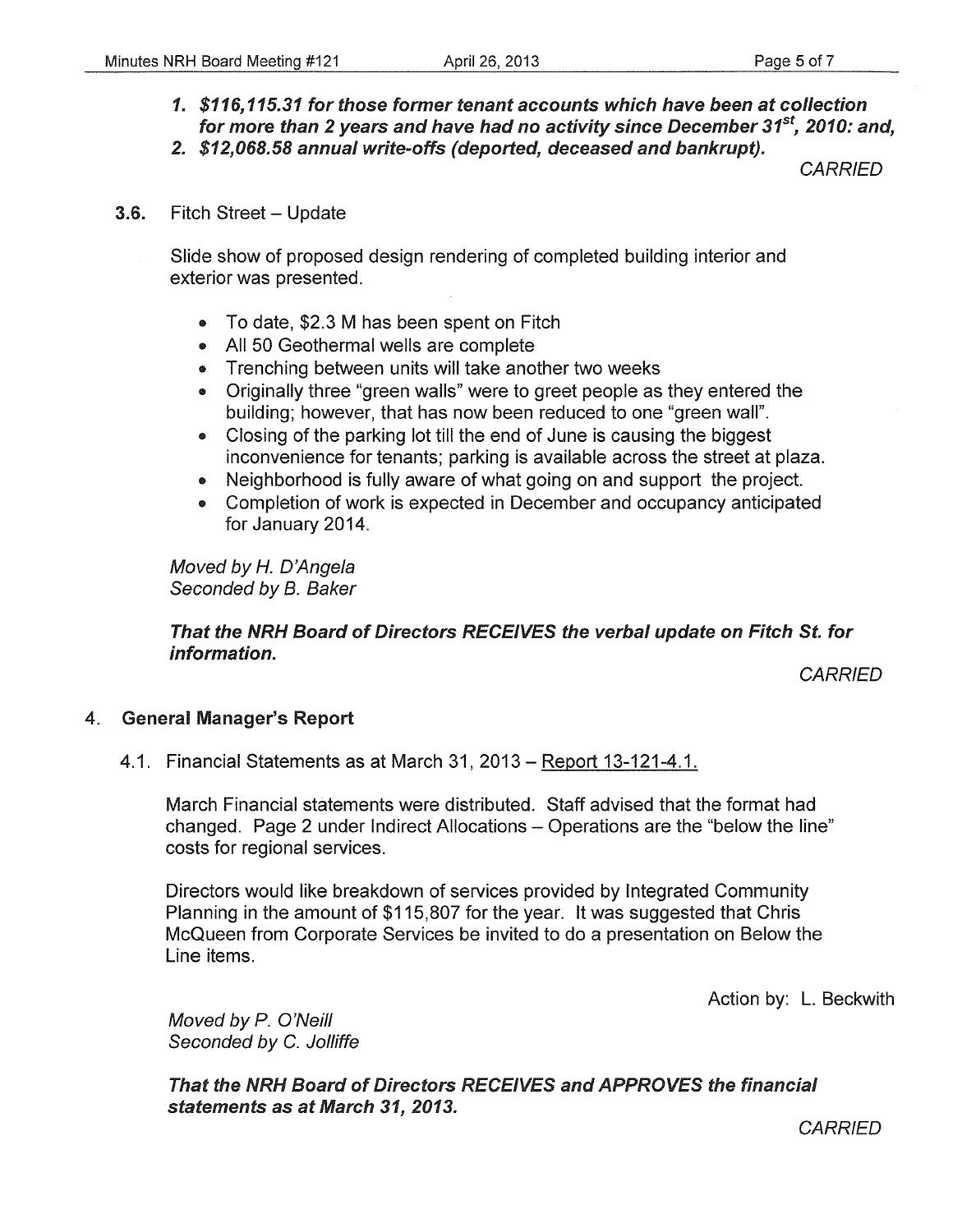4.2. Unblocking of NRH Phone Number

NRH wants to unblock the phone number so tenants know that NRH is calling. The caller ID tenants will see displayed is Niagara Region, with NRH's number. The system will not allow for Niagara Regional Housing.

4.3. Director Recruitment Process

Emails have gone out to housing providers advising that NRH will be seeking stakeholder representation when B. Baker and C. Jolliffe terms come to an end.

Staff will raise item at the next Tenant Advisory Group meeting regarding B. Hannah's position. K. Murray's Public at Large position will be advertised in local newspapers.

4.4. Report to PHSS re: Smoking by-Law

A report went to PHSS stating that NRH properties are exempted from the by-law. However, smoking is not permitted in common areas of NRH buildings or within 9' of entrances. Smoking is only permitted in personal homes/units of NRH buildings. Staff is meeting with Public Health to discuss.

This will be the topic of a report for the May meeting.

5. Chair's Report

The Chair thanked Director's for their dedication, stating that it has been a pleasure to work with them.

6. Closed Session

Not required.

#### 7. Committee Reports

- 7.1. Appeals Minutes of the March 19, 2013 Appeal Hearings were provided for information.
- 7.2. Executive Committee, K. Murray, Chair Minutes of the February 4 & 22, 2013 meetings were provided for information.
- 7.3. Governance Committee, T. Rigby, Chair Minutes of the December 5, 2012 meeting were provided for information.
- 7.4. Tenant Advisory Group, Minutes of the Dec. 12, 2012 & March 13,2013 Quarterly meetings were provided for information.

Moved by R. Katzman